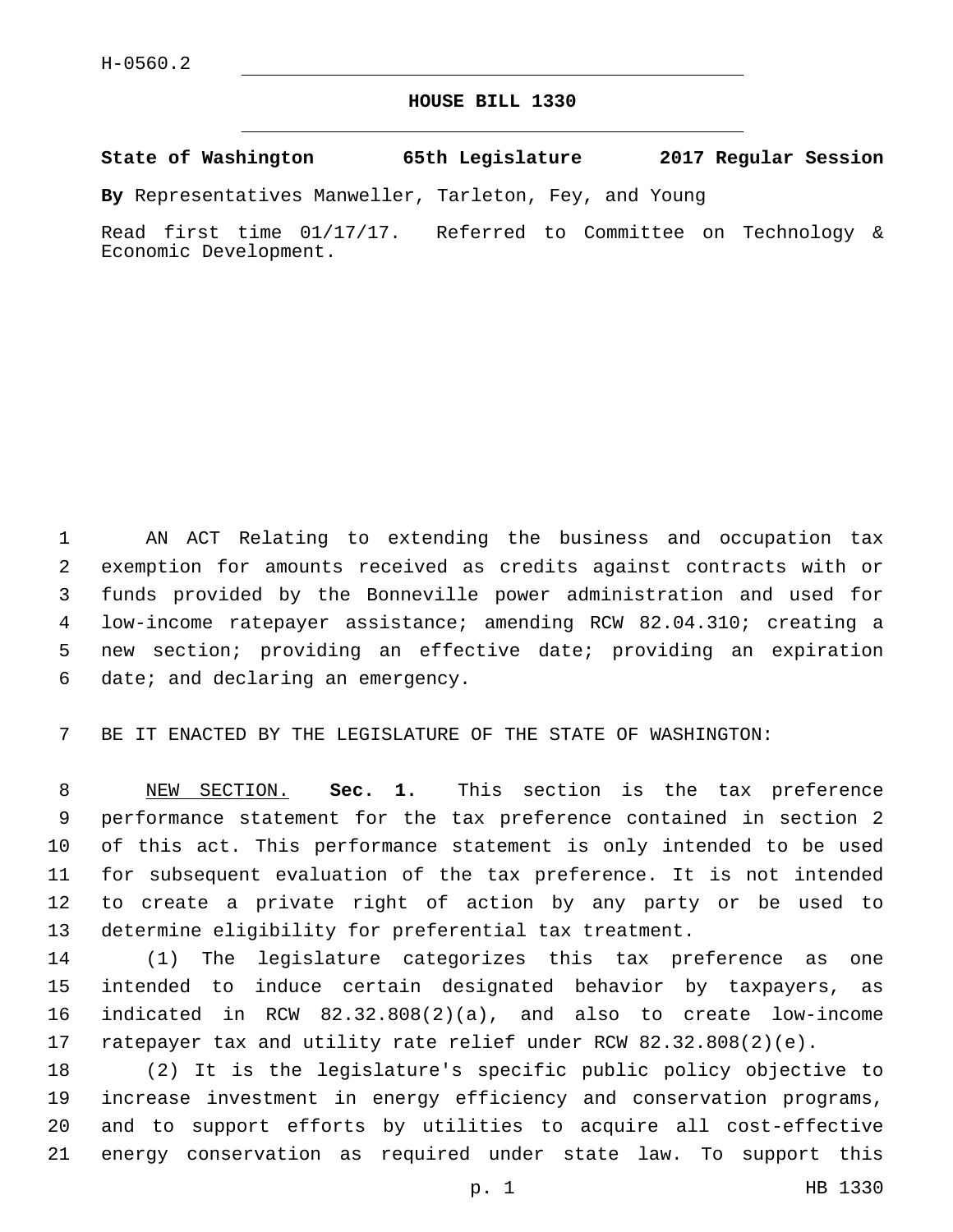objective, it is the legislature's intent to make permanent the exemption from business and occupation tax amounts received by utilities in the form of credits against power contracts or received from the Bonneville power administration for energy conservation purposes, if such funds are used by utilities for low-income ratepayer assistance programs. This exemption will induce utilities to invest funds in energy conservation and efficiency programs, thereby reducing the amount of electric energy that such utilities must either generate or purchase, thereby reducing energy costs to utilities and customers. Further, state laws mandating utilities to acquire energy through both energy conservation and the purchase of eligible renewable resources can increase the cost of energy to ratepayers. Therefore, this exemption from the business and occupation tax applies only to the extent credits or refunds from the Bonneville power administration are used by a utility for low-income 16 ratepayer assistance.

 **Sec. 2.** RCW 82.04.310 and 2014 c 216 s 302 are each amended to 18 read as follows:

 (1) This chapter does not apply to any person in respect to a business activity with respect to which tax liability is specifically imposed under the provisions of chapter 82.16 RCW including amounts derived from activities for which a deduction is allowed under RCW 82.16.050. The exemption in this subsection does not apply to sales of natural gas, including compressed natural gas and liquefied natural gas, by a gas distribution business, if such sales are exempt from the tax imposed under chapter 82.16 RCW as provided in RCW 82.16.310.27

 (2) This chapter does not apply to amounts received by any person for the sale of electrical energy for resale within or outside the 30 state.

 (3)(a) This chapter does not apply to amounts received by any person for the sale of natural or manufactured gas in a calendar year if that person sells within the United States a total amount of natural or manufactured gas in that calendar year that is no more than twenty percent of the amount of natural or manufactured gas that it consumes within the United States in the same calendar year.

 (b) For purposes of determining whether a person has sold within the United States a total amount of natural or manufactured gas in a calendar year that is no more than twenty percent of the amount of